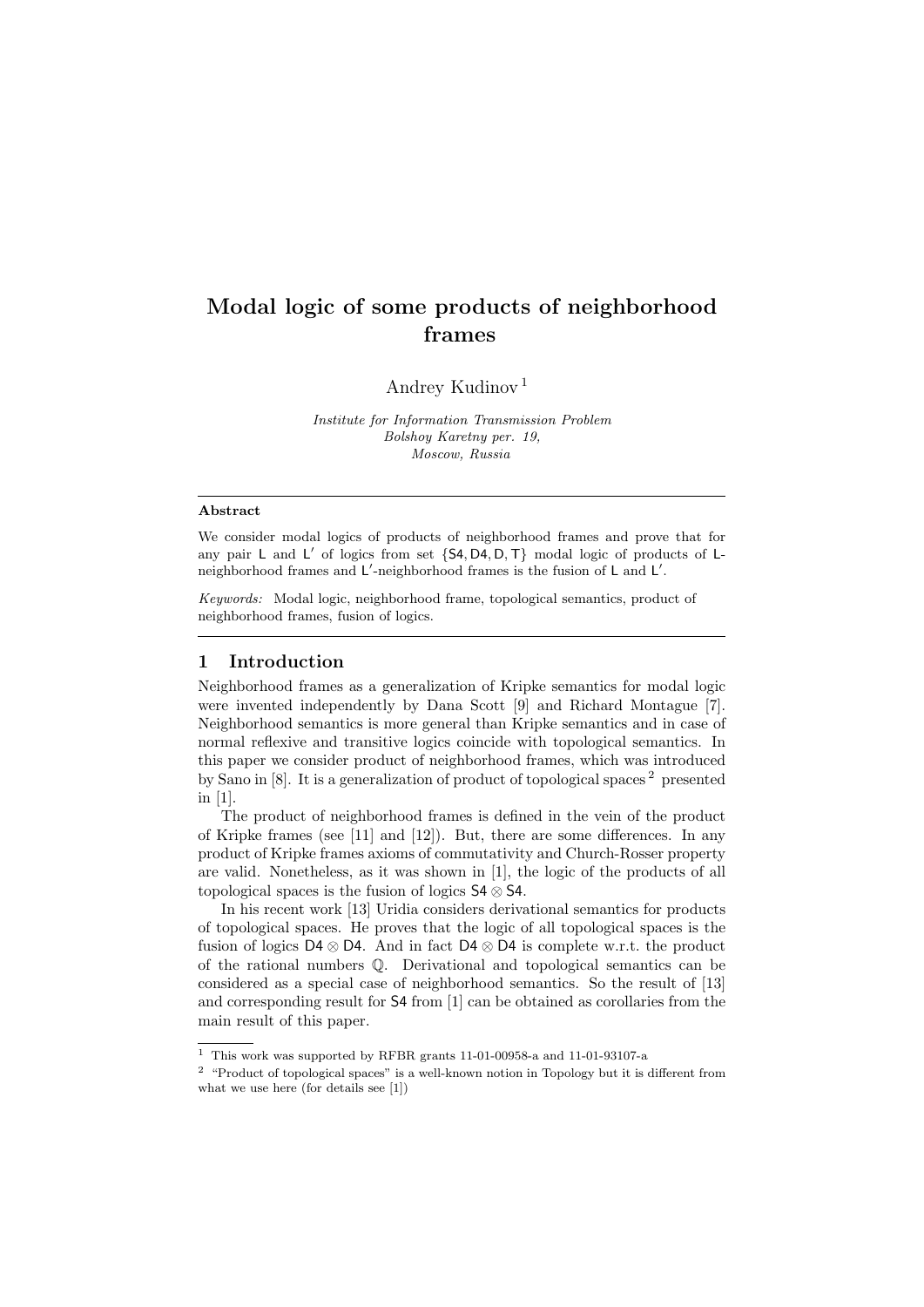Neighborhood frames are usually considered in the context of non-normal logics since they are usually complete w.r.t. non-normal logics and Kripke frames are not. In this paper, however, we will consider only monotone neighborhood frames, that correspond to normal modal logics. In some sense the results of this paper (and of [\[1\]](#page-8-3), [\[13\]](#page-8-6)) shows that neighborhood semantics in some sense is more natural for products of normal modal logics, since there are no need to add extra axioms (at least in some cases).

### 2 Language and logics

In this paper we study propositional modal logic with modal operators. A formula is defined recursively as follows:

$$
\phi ::= p \mid \perp \mid \phi \rightarrow \phi \mid \Box_i \phi,
$$

where  $p \in \text{PROP}$  is a propositional letter and  $\Box_i$  is a modal operator. Other connectives are introduced as abbreviations: classical connectives are expressed through  $\perp$  and  $\rightarrow$ , dual modal operators  $\Diamond_i$  are expressed as follows  $\Diamond_i = \neg \Box_i \neg$ .

Definition 2.1 A normal logic (or a logic, for short) is a set of modal formulas closed under Substitution  $\left(\frac{A(p_i)}{A(B)}\right)$ , Modus Ponens  $\left(\frac{A, A\rightarrow B}{B}\right)$  and two Generalization rules  $\left(\frac{A}{\Box_i A}\right)$  ; containing all classic tautologies and the following axioms

$$
\Box_i(p \to q) \to (\Box_i p \to \Box_i q).
$$

 $K_n$  denotes the minimal normal modal logic with n modalities and  $K = K_1$ .

Let L be a logic and let  $\Gamma$  be a set of formulas, then  $L + \Gamma$  denotes the minimal logic containing L and Γ. If  $\Gamma = \{A\}$ , then we write  $\mathsf{L} + A$  rather than  $\mathsf{L} + \{A\}$ 

**Definition 2.2** Let  $L_1$  and  $L_2$  be two modal logics with one modality  $\Box$  then fusion of these logics is

$$
L_1 \otimes L_2 = K_2 + L_{1(\square \to \square_1)} + L_{2(\square \to \square_2)};
$$

where  $\mathsf{L}_{i(\Box \to \Box_i)}$  is the set of all formulas from  $\mathsf{L}_i$  where all  $\Box$  replaced by  $\Box_i$ .

In this paper we consider the following four well-known logics:

$$
D = K + \Box p \rightarrow \Diamond p;
$$
  
\n
$$
T = K + \Box p \rightarrow p;
$$
  
\n
$$
D4 = D + \Box p \rightarrow \Box \Box p;
$$
  
\n
$$
S4 = T + \Box p \rightarrow \Box \Box p.
$$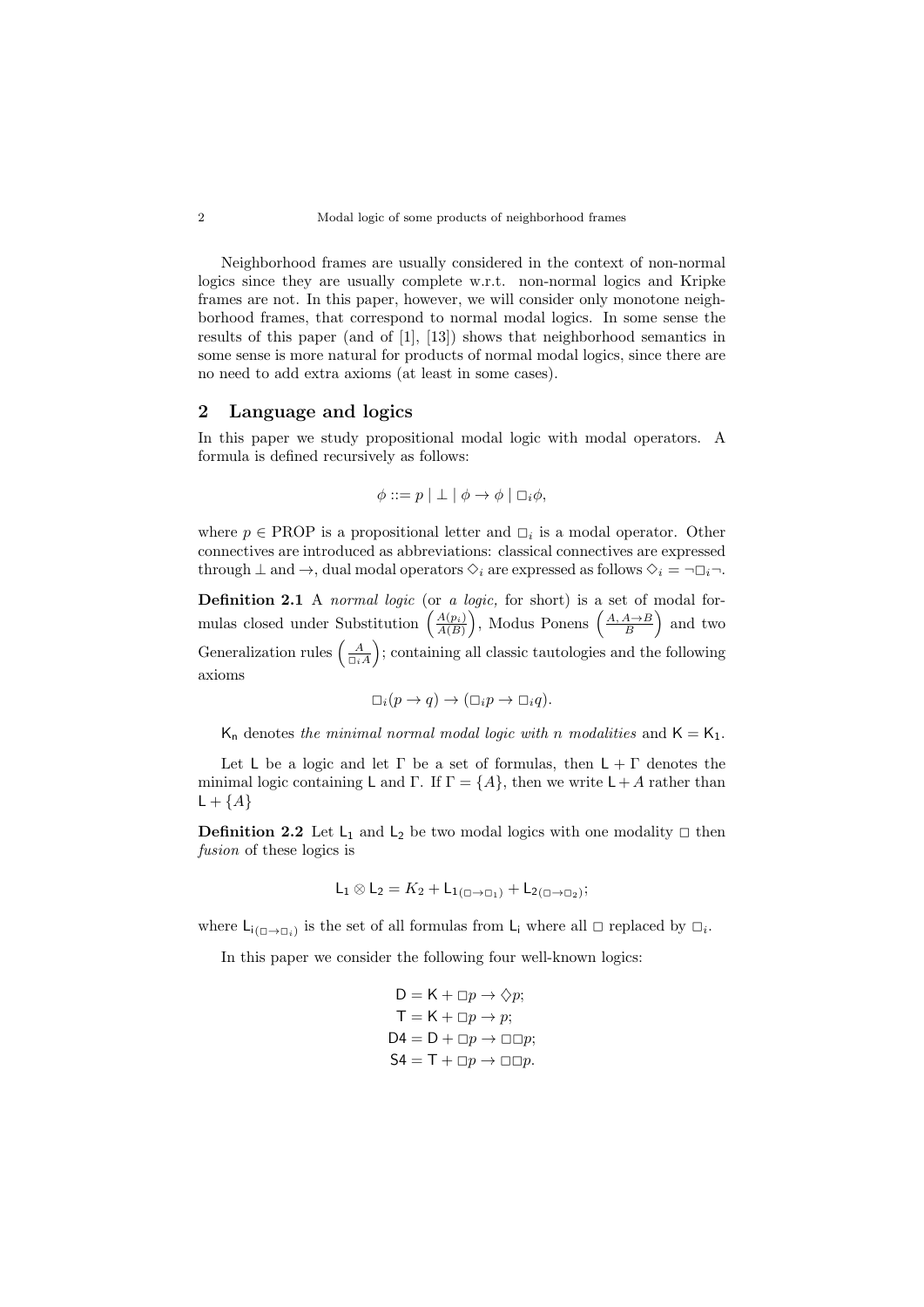## 3 Kripke frames

The notion of Kripke frames and Kripke models is well known (see [\[2\]](#page-8-7)), so we only define special kind of frames that we are using in this paper. We can call them fractal frames because their basic property is that any cone is isomorphic to the whole frame. In particular, we consider four types of infinite trees with fixed branching: irreflexive and transitive, reflexive and transitive, irreflexive and non-transitive (any point sees only next level) and reflexive and non-transitive.

Definition 3.1 Let A be a nonempty set.

$$
A^* = \{a_1 \dots a_k \mid a_i \in A\}
$$

be the set of all finite sequences of elements from  $A$ , including the empty sequence  $\Lambda$ . Elements from  $A^*$  we will denote by letters with an arrow (e.g.  $\overrightarrow{a} \in A^*$ ) The length of sequence  $\overrightarrow{a} = a_1 \dots a_k$  is k (Notation:  $l(\overrightarrow{a}) = k$ ) the length of the empty sequence equals 0 ( $l(\Lambda) = 0$ ). Concatenation is denoted by ".":  $(a_1 \ldots a_k) \cdot (b_1 \ldots b_l) = \overrightarrow{a} \cdot \overrightarrow{b} = a_1 \ldots a_k b_1 \ldots b_l.$ 

**Definition 3.2** Let A be a nonempty set. We define an infinite frame  $F_{in}[A] =$  $(A^*, R)$ , such that for  $\overrightarrow{a}$ ,  $\overrightarrow{b} \in A^*$ 

$$
\overrightarrow{a}R\overrightarrow{b} \iff \exists x \in A\left(\overrightarrow{b} = \overrightarrow{a} \cdot x\right).
$$

We also defined

$$
F_{rn}[A] = (A^*, R^r)
$$
, where  $R^r = R \cup Id$  — reflexive closure;  
\n $F_{it}[A] = (A^*, R^*)$ , where  $R^* = \bigcup_{i=1}^{\infty} R^i$  — transitive closure;  
\n $F_{rt}[A] = (A^*, R^{r*})$ .

So "t" stands for transitive, " $n$ " — for non-transitive "r" for reflexive and "i" for irreflexive.

The following easy-to-prove proposition shows that frames  $F_{\xi\eta}[A]$  (where  $\xi \in \{i, r\}$  and  $\eta \in \{t, n\})$  are indeed fractal.

**Proposition 3.3** Let  $F = F_{\xi\eta}[A] = (A^*, R)$  then

$$
\vec{a}R(\vec{a}\cdot\vec{c}) \iff \Lambda R\vec{c}.
$$

<span id="page-2-0"></span>**Definition 3.4** Let  $F_1 = F_{\xi_1 \eta_1}[A] = (A^*, R_1)$  be and  $F_2 = F_{\xi_2 \eta_2}[B] =$  $(B^*, R_2)$ , where  $\xi_1, \xi_2 \in \{i, r\}$  and  $\eta_1, \eta_2, \in \{t, n\}$ ,  $A \cap B = \emptyset$ ,  $A = \{a_1, a_2, \dots\}$ and  $B = \{b_1, b_2, \ldots\}$  then we define frame  $F_1 \otimes F_2 = (W, R'_1, R'_2)$ , as follows

$$
W = (A \sqcup B)^*
$$
  
\n $\overrightarrow{x} R'_1 \overrightarrow{y} \iff \overrightarrow{y} = \overrightarrow{x} \cdot \overrightarrow{z}$  for some  $\overrightarrow{z} \in A^*$  such that  $\Lambda R_1 \overrightarrow{z}$   
\n $\overrightarrow{x} R'_2 \overrightarrow{y} \iff \overrightarrow{y} = \overrightarrow{x} \cdot \overrightarrow{z}$  for some  $\overrightarrow{z} \in B^*$  such that  $\Lambda R_2 \overrightarrow{z}$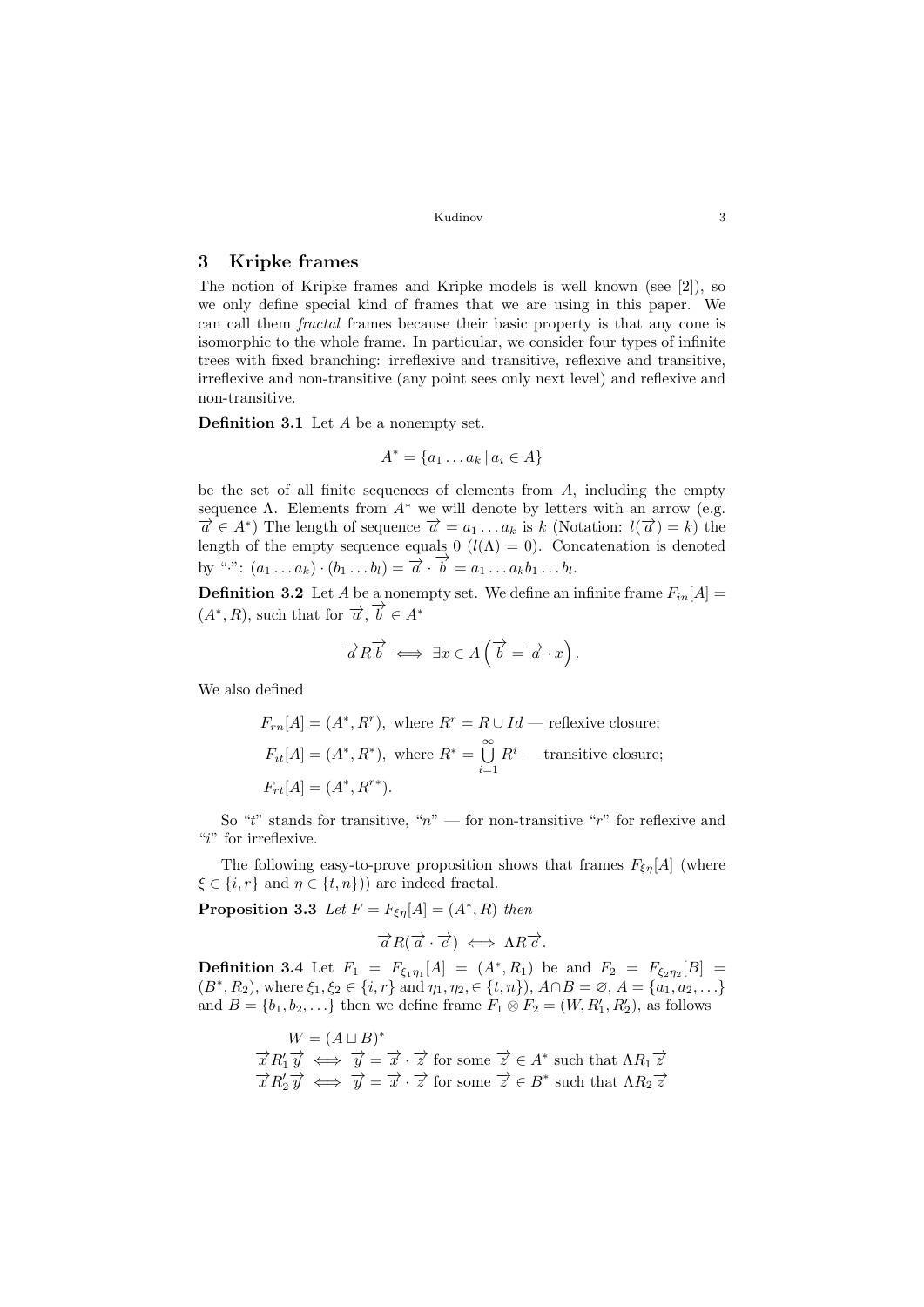**Proposition 3.5** ([\[6\]](#page-8-8), [\[4\]](#page-8-9)) Let  $F_1$  and  $F_2$  be as in Definition [3.4](#page-2-0) then

$$
Log(F_1 \otimes F_2) = Log(F_1) \otimes Log(F_2).
$$
 (1)

Let as define four frames:  $F_{in} = F_{in}[\omega], F_{rn} = F_{rn}[\omega], F_{it} = F_{it}[\omega]$  and  $F_{rt} = F_{rt}[\omega]$ 

<span id="page-3-2"></span>Proposition 3.6 For just defined frames

- (i)  $Log(F_{in}) = D;$
- (ii)  $Log(F_{rn}) = T;$
- (iii)  $Log(F_{it}) = \mathsf{D4};$
- (iv)  $Log(F_{rt}) =$  **S4**.

## 4 Neighborhood frames

In this section we consider neighborhood frames. All definitions and lemmas of this section are well-known and can be found in [\[10\]](#page-8-10) and [\[3\]](#page-8-11).

Definition 4.1 A *(monotone)* neighborhood frame (or an n-frame) is a pair  $\mathfrak{X} = (X, \tau)$ , where X is a nonempty set and  $\tau : X \to 2^{2^X}$  such that  $\tau(x)$  is a filter on X for any x. We call function  $\tau$  the neighborhood function of  $\mathfrak X$  and sets from  $\tau(x)$  we call neighborhoods of x. The neighborhood model (n-model) is a pair  $(\mathfrak{X}, V)$ , where  $\mathfrak{X} = (X, \tau)$  is a n-frame and  $V : PV \to 2^X$  is a valuation. In a similar way we define *neighborhood 2-frame* (n-2-frame) as  $(X, \tau_1, \tau_2)$  such that  $\tau_i(x)$  is a filter on X for any x, and a n-2-model.

**Definition 4.2** The valuation of a formula  $\varphi$  at a point of a n-model  $M =$  $(\mathfrak{X}, V)$  is defined by induction as usual for boolean connectives and for modalities as follows

$$
M, x \models \Box_i \psi \iff \exists V \in \tau_i(x) \forall y \in V(M, y \models \psi).
$$

Formula is valid in a n-model  $M$  if it is valid at all points of  $M$  (notation  $M \models \varphi$ . Formula is valid in a n-frame  $\mathfrak X$  if it is valid in all models based on  $\mathfrak X$ (notation  $\mathfrak{X} \models \varphi$ ). We write  $\mathfrak{X} \models L$  if for any  $\varphi \in L$ ,  $\mathfrak{X} \models \varphi$ . Logic of a class of n-frames C as  $Log(\mathcal{C}) = \{ \varphi \mid \mathfrak{X} \models \varphi \text{ for some } \mathfrak{X} \in \mathcal{C} \}.$  For logic L we also define  $nV(L) = {\mathfrak{X} \mid \mathfrak{X} \text{ is an n-frame and } \mathfrak{X} \models L}.$ 

**Definition 4.3** Let  $F = (W, R)$  be a Kripke frame. We define n-frame  $\mathcal{N}(F)$  =  $(W, \tau)$  as follows. For any  $w \in W$ 

$$
\tau(w) = \{ U \mid R(w) \subseteq U \subseteq W \}.
$$

<span id="page-3-0"></span>**Lemma 4.4** Let  $F = (W, R)$  be a Kripke frame. Then

$$
Log(\mathcal{N}(F)) = Log(F).
$$

The proof is straightforward.

<span id="page-3-1"></span>**Definition 4.5** Let  $\mathfrak{X} = (X, \tau_1, \ldots)$  and  $\mathcal{Y} = (Y, \sigma_1, \ldots)$  be n-frames. Then function  $f: X \to Y$  is a bounded morphism if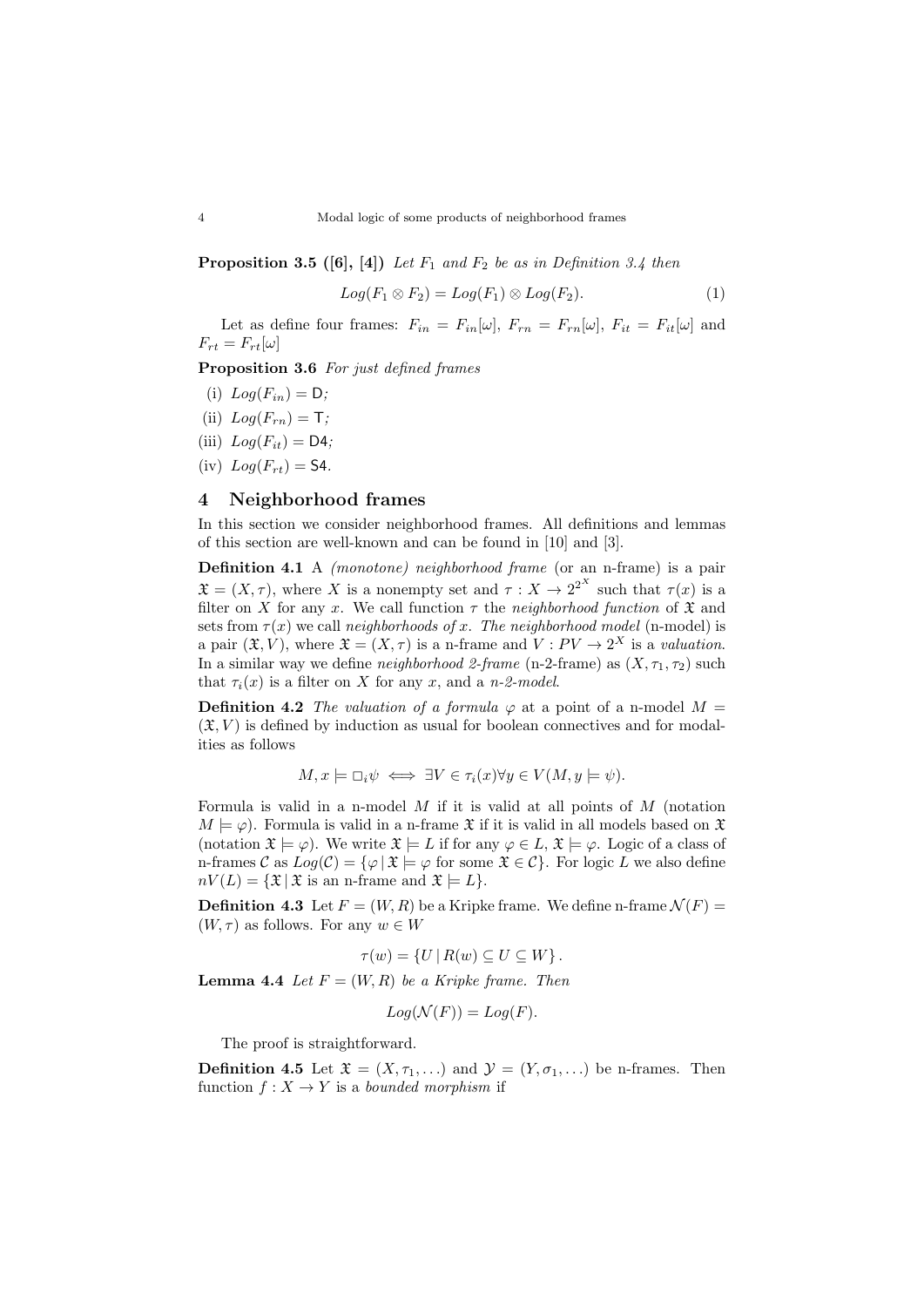- (i)  $f$  is surjective;
- (ii) for any  $x \in X$  and  $U \in \tau_i(x)$   $f(U) \in \sigma_i(f(x));$
- (iii) for any  $x \in X$  and  $V \in \sigma_i(f(x))$  there exists  $U \in \tau_i(x)$ , such that  $f(U) \subseteq$  $V$ .

In notation  $f : \mathfrak{X} \rightarrow \mathcal{Y}$ .

<span id="page-4-1"></span>**Lemma 4.6** Let  $\mathfrak{X} = (X, \tau_1, \ldots), \mathfrak{Y} = (Y, \sigma_1, \ldots)$  be n-frames,  $f : \mathfrak{X} \to \mathcal{Y}$  V' is a valuation on  $\mathcal Y$ . We define  $V(p) = f^{-1}(V'(p))$ . Then

$$
\mathfrak{X}, V, x \models \varphi \iff \mathcal{Y}, V', f(x) \models \varphi.
$$

The proof is by standard induction on length of formula.

Corollary 4.7 If  $f : \mathfrak{X} \rightarrow \mathcal{Y}$  then  $Log(\mathcal{Y}) \subseteq Log(\mathfrak{X})$ .

**Definition 4.8** Let  $\mathfrak{X}_1 = (X_1, \tau_1)$  and  $\mathfrak{X}_2 = (X_2, \tau_2)$  be two n-frames. Then the product of these n-frames is an n-2-frame defined as follows

$$
\mathfrak{X}_1 \times \mathfrak{X}_2 = (X_1 \times X_2, \tau'_1, \tau'_2), \n\tau'_1(x_1, x_2) = \{ U \subseteq X_1 \times X_2 \mid \exists V(V \in \tau_1(x_1) \& V \times \{x_2\} \subseteq U) \}, \n\tau'_2(x_1, x_2) = \{ U \subseteq X_1 \times X_2 \mid \exists V(V \in \tau_2(x_2) \& \{x_1\} \times V \subseteq U) \}.
$$

**Definition 4.9** For two unimodal logics  $L_1$  and  $L_2$  we define *n-product* of them as follows

$$
\mathsf{L}_1 \times_n \mathsf{L}_2 = Log(\{\mathfrak{X}_1 \times \mathfrak{X}_2 \mid \mathfrak{X}_1 \in nV(L_1) \& \mathfrak{X}_2 \in nV(L_2)\})
$$

Note that  $\mathfrak{X}_1 \times \mathfrak{X}_2$  if we forget about one of its neighborhood functions say  $\tau'_2$  then  $\mathfrak{X}_1 \times \mathfrak{X}_2$  will be a disjoint union of  $\mathsf{L}_1$  n-frames. Hence

<span id="page-4-2"></span>**Proposition 4.10** ([\[8\]](#page-8-2)) For two unimodal logics  $L_1$  and  $L_2$ 

$$
\mathsf{L}_1 \otimes \mathsf{L}_2 \subseteq \mathsf{L}_1 \times_n \mathsf{L}_2.
$$

#### 5 Main construction

The construction in this section was inspired by [\[1\]](#page-8-3), but it is not a straightforward generalization. In case of  $54 \times_{n} 54$  it is, in essence, very similar to the construction in [\[1\]](#page-8-3). However, here we operate only with words (finite or infinite), and not with numbers and fractions. It makes proofs shorter and allows us to generalize the results to non-transitive cases.

Let  $F = (A^*, R) = F_{\xi\eta}[A]$  and  $0 \notin A$ . We define set of "pseudo-infinite" sequences

$$
X = \{a_1 a_2 \dots \mid a_i \in A \cup \{0\} \& \exists N \forall k \ge N (a_k = 0) \}.
$$

Define  $f_F : X \to A^*$  which "fogets" all zeros. For  $\alpha \in X$  such that  $\alpha =$  $a_1a_2\ldots$  we define

<span id="page-4-0"></span>
$$
st(\alpha) = \min \{ N \mid \forall k \ge N(a_k = 0) \};
$$
  
\n
$$
\alpha|_k = a_1 \dots a_k;
$$
  
\n
$$
U_k(\alpha) = \{ \beta \in X \mid \alpha|_m = \beta|_m \& f_F(\alpha) R f_F(\beta), \text{ where } m = \max(k, st(\alpha)) \}.
$$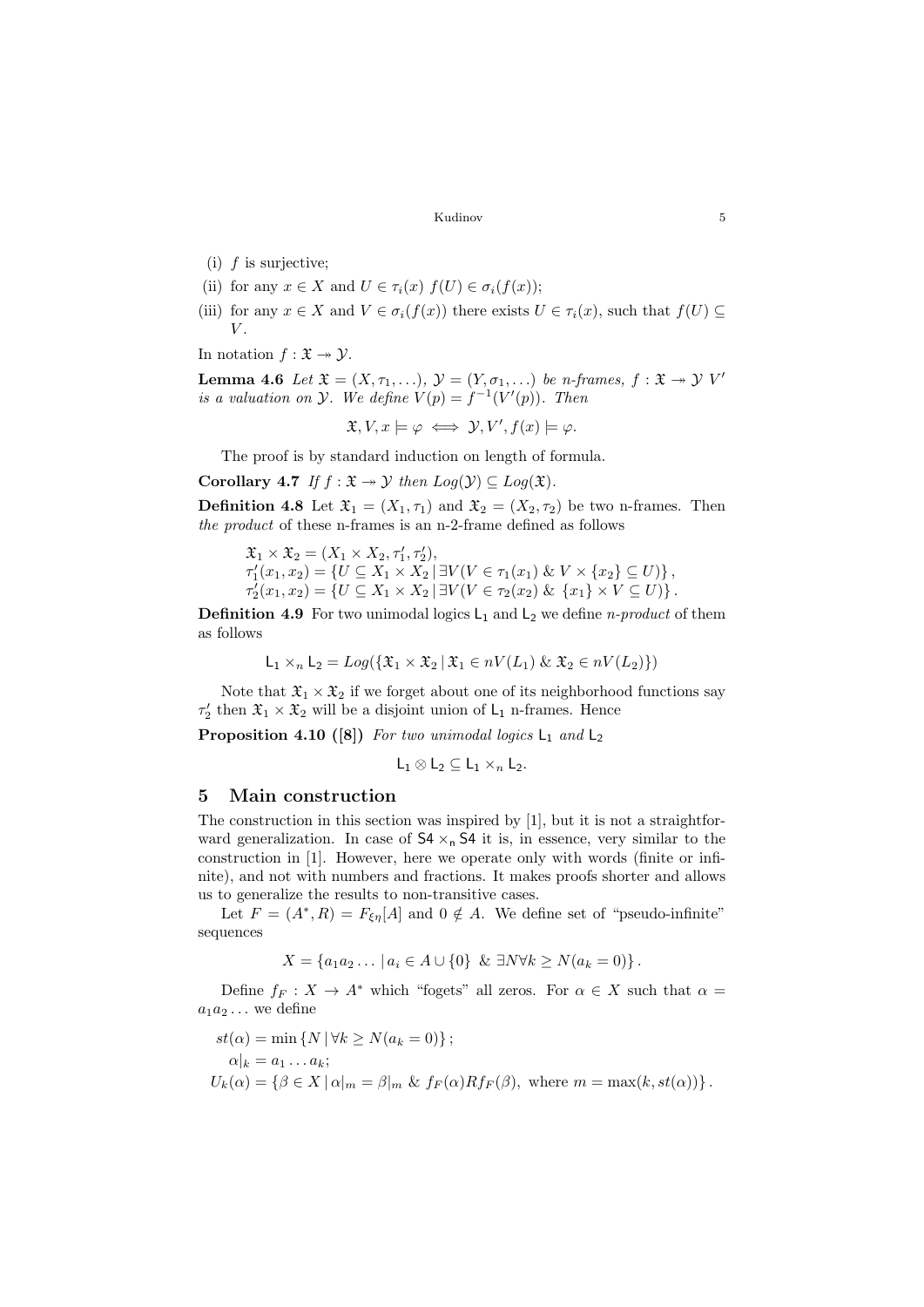**Lemma 5.1**  $U_k(\alpha) \subseteq U_m(\alpha)$  whenever  $k \geq m$ .

**Proof.** Let  $\beta \in U_k(\alpha)$ . Since  $\alpha|_k = \beta|_k$  and  $k \geq m$  then  $\alpha|_m = \beta|_m$ . Hence,  $\beta \in U_m(\alpha).$ 

**Definition 5.2** Due to Lemma [5.1](#page-4-0) sets  $U_n(\alpha)$  forms a filter base. So we can define

$$
\tau(\alpha) - \text{the filter with base } \{U_n(\alpha) \mid n \in \omega\};
$$
  

$$
\mathcal{N}_{\omega}(F) = (X, \tau) - \text{is the } n\text{-frame based on } F.
$$

<span id="page-5-0"></span>**Lemma 5.3** Let  $F = (A^*, R) = F_{\xi, \eta}[A]$  then

$$
f_F:\mathcal{N}_{\omega}(F)\twoheadrightarrow \mathcal{N}(F).
$$

**Proof.** From now on in this proof we will omit the subindex in  $f_F$ . Let  $\mathcal{N}_{\omega}(F) = (X, \tau)$ . Since for any  $\overrightarrow{x} \in A^*$  sequence  $\overrightarrow{x} \cdot 0^{\omega} \in X$  and  $f(\overrightarrow{x} \cdot 0^{\omega}) = \overrightarrow{x}$ then  $f$  is surjective.

Assume, that  $x \in X$  and  $U \in \tau(x)$ . We need to prove that  $R(f(x)) \subseteq f(U)$ . There is m such that  $U_m(x) \subseteq U$  and since  $f(U_m(x)) = R(f(x))$  then

$$
R(f(x)) = f(U_m(x)) \subseteq f(U).
$$

Assume that  $x \in X$  and V is a neighborhood of x, i.e.  $R(f(x)) \subseteq V$ . We need to prove that there exists  $U \in \tau(x)$ , such that  $f(U) \subseteq V$ . As U we take  $U_m(x)$  for some  $m \geq st(x)$ , then

$$
f(U_m(x)) = R(f(x)) \subseteq V.
$$

 $\Box$ 

<span id="page-5-1"></span>**Corollary 5.4** For frame  $F = F_{\xi \eta}[A] Log(\mathcal{N}_{\omega}(F)) \subseteq Log(F)$ .

Proof. It follows from Lemmas [4.4,](#page-3-0) [4.5](#page-3-1) and [5.3](#page-5-0)

$$
Log(\mathcal{N}_{\omega}(F)) \subseteq Log(\mathcal{N}(F)) = Log(F).
$$

 $\Box$ 

<span id="page-5-6"></span>**Proposition 5.5** Let  $F_{in} = F_{in}[\omega]$ ,  $F_{rn} = F_{rn}[\omega]$ ,  $F_{it} = F_{it}[\omega]$  and  $F_{rt} =$  $F_{rt}[\omega]$  then

- <span id="page-5-2"></span>(i)  $Log(\mathcal{N}_{\omega}(F_{in})) = D;$
- <span id="page-5-3"></span>(ii)  $Log(\mathcal{N}_{\omega}(F_{rn})) = T;$
- <span id="page-5-4"></span>(iii)  $Log(\mathcal{N}_{\omega}(F_{it})) = \mathsf{D4};$
- <span id="page-5-5"></span>(iv)  $Log(\mathcal{N}_{\omega}(F_{rt})) =$  **S4**.

Proof. In all these cases the inclusion from left to right is covered by Corollary [5.4](#page-5-1) and Proposition [3.6.](#page-3-2)

Let us check the inclusion in converse direction.

[\(i\)](#page-5-2). It is easy to check that n-frame  $\mathfrak{X} = (X, \tau) \models D$  iff for each  $x \in X$  $\emptyset \notin \tau(x)$ . For  $\mathcal{N}_{\omega}(F_{in})$  and  $\mathcal{N}_{\omega}(F_{it})$  it obviously true.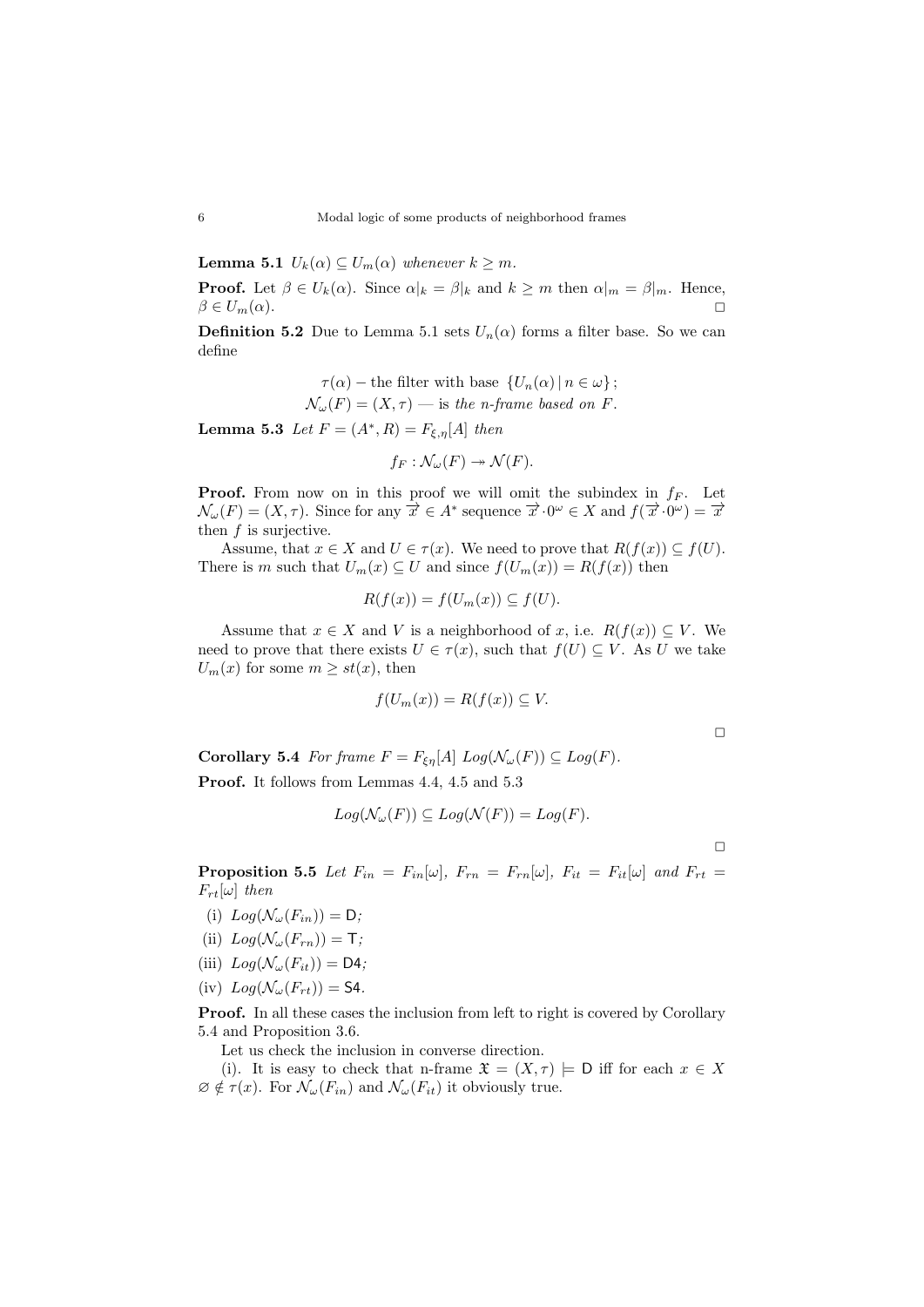[\(ii\)](#page-5-3). It is easy to check that n-frame  $\mathfrak{X} = (X, \tau) \models \top$  iff  $x \in U \in \tau(x)$  for each x and U. For  $\mathcal{N}_{\omega}(F_{rn})$  and  $\mathcal{N}_{\omega}(F_{rt})$  it is obviously true.

[\(iii\)](#page-5-4) and [\(iv\)](#page-5-5). It is well-known (see e.g. [\[5\]](#page-8-12)) that  $\mathfrak{X} = (X, \tau) \models \Box p \rightarrow \Box \Box p$ iff for each  $U \in \tau(x)$   $\{y | U \in \tau(y)\} \in \tau(x)$ . Indeed, it follows from the fact that for any  $y \in U_m(x)$  and any  $k U_k(y) \subseteq U_m(x)$ .

Let  $F_1 = (A^*, R_1) = F_{\xi_1 \eta_1}[A]$  and  $F_2 = (B^*, R_2) = F_{\xi_2 \eta_2}[B]$  we assume that  $A \cap B = \emptyset$ ,  $A = \{a_1, a_2, \ldots\}$  and  $B = \{b_1, b_2, \ldots\}$ . Consider the product of n-frames  $\mathfrak{X}_1 = (X_1, \tau_1) = \mathcal{N}_{\omega}(F_1)$  and  $\mathfrak{X}_2 = (X_2, \tau_2) = \mathcal{N}_{\omega}(F_2)$ 

$$
\mathfrak{X} = (X_1 \times X_2, \tau'_1, \tau'_2) = \mathcal{N}_{\omega}(F_1) \times_n \mathcal{N}_{\omega}(F_2).
$$

We define function  $g: \mathfrak{X}_1 \times \mathfrak{X}_2 \to (A \cup B)^*$  as follows. For  $(\alpha, \beta) \in \mathfrak{X}_1 \times \mathfrak{X}_2$ , such that  $\alpha = x_1x_2...$  and  $\beta = y_1y_2..., x_i \in A \cup \{0\}, y_j \in B \cup \{0\}, w$ e define  $q(\alpha, \beta)$  to be the finite sequence which we get after eliminating all zeros from the infinite sequence  $x_1y_1x_2y_2...$ 

<span id="page-6-0"></span>**Lemma 5.6** Function g defined above is a bounded morphism:  $g: \mathfrak{X} \rightarrow \mathcal{N}(F_1 \otimes$  $F_2$ ).

**Proof.** Let  $\overrightarrow{z} = z_1 z_2 ... z_n \in (A \cup B)^*$ . Define for  $i \leq n$ 

$$
x_i = \begin{cases} z_i, & \text{if } z_i \in A; \\ 0, & \text{if } z_i \notin A; \end{cases} \qquad y_i = \begin{cases} z_i, & \text{if } z_i \in B; \\ 0, & \text{if } z_i \notin B. \end{cases}
$$

Let  $\alpha = x_1 x_2 ... x_n 0^{\omega}$  and  $\beta = y_1 y_2 ... y_n 0^{\omega}$  then  $g(\alpha, \beta) = \overrightarrow{z}$ . Hence g is surjective.

The next two conditions we check only for  $\tau_1$  and for  $\tau_2$  it is similar. Assume, that  $(\alpha, \beta) \in X_1 \times X_2$  and  $U \in \tau_1(\alpha, \beta)$ . We need to prove that  $R'_1(g(\alpha, \beta)) \subseteq$  $g(U)$ . There is  $m > \max \{st(\alpha), st(\beta)\}\$  such that  $U'_m(\alpha) \times {\beta} \subseteq U$  and since  $g(U'_m(\alpha) \times {\{\beta\}}) = R'_1(g(\alpha, \beta))$  then

$$
R'_1(g(\alpha,\beta)) = g(U'_m(\alpha) \times \{\beta\}) \subseteq g(U);
$$

where  $U'_m(\alpha)$  is the corresponding neighborhood from  $\mathfrak{X}_1$ .

Assume that  $(\alpha, \beta) \in X_1 \times X_2$  and  $R'_1(g(\alpha, \beta)) \subseteq V$ . We need to prove that there exists  $U \in \tau'_1(\alpha, \beta)$ , such that  $g(U) \subseteq V$ . As U we take  $U'_m(\alpha) \times {\beta}$  for some  $m > \max \{st(\alpha), st(\beta)\}\text{, then}$ 

$$
g(U'_m(\alpha) \times \{\beta\}) = R'_1(g(\alpha, \beta)) \subseteq V.
$$

 $\Box$ 

<span id="page-6-1"></span>Corollary 5.7 Let  $F_1 = (A^*, R_1) = F_{\xi_1 \eta_1}[A]$  and  $F_2 = (B^*, R_2) = F_{\xi_2 \eta_2}[B]$ then  $Log(\mathcal{N}_{\omega}(F_1) \times_n \mathcal{N}_{\omega}(F_2)) \subseteq Log(F_1) \otimes Log(F_2)$ .

It immediately follows from Lemmas [5.6,](#page-6-0) [4.6](#page-4-1) and Proposition [4.10.](#page-4-2)

<span id="page-6-2"></span>Corollary 5.8 Let  $F_1, F_2 \in \{F_{in}, F_{rn}, F_{it}, F_{rt}\}$  then  $Log(\mathcal{N}_{\omega}(F_1) \times_n$  $\mathcal{N}_{\omega}(F_2)$  =  $Log(F_1) \otimes Log(F_2)$ .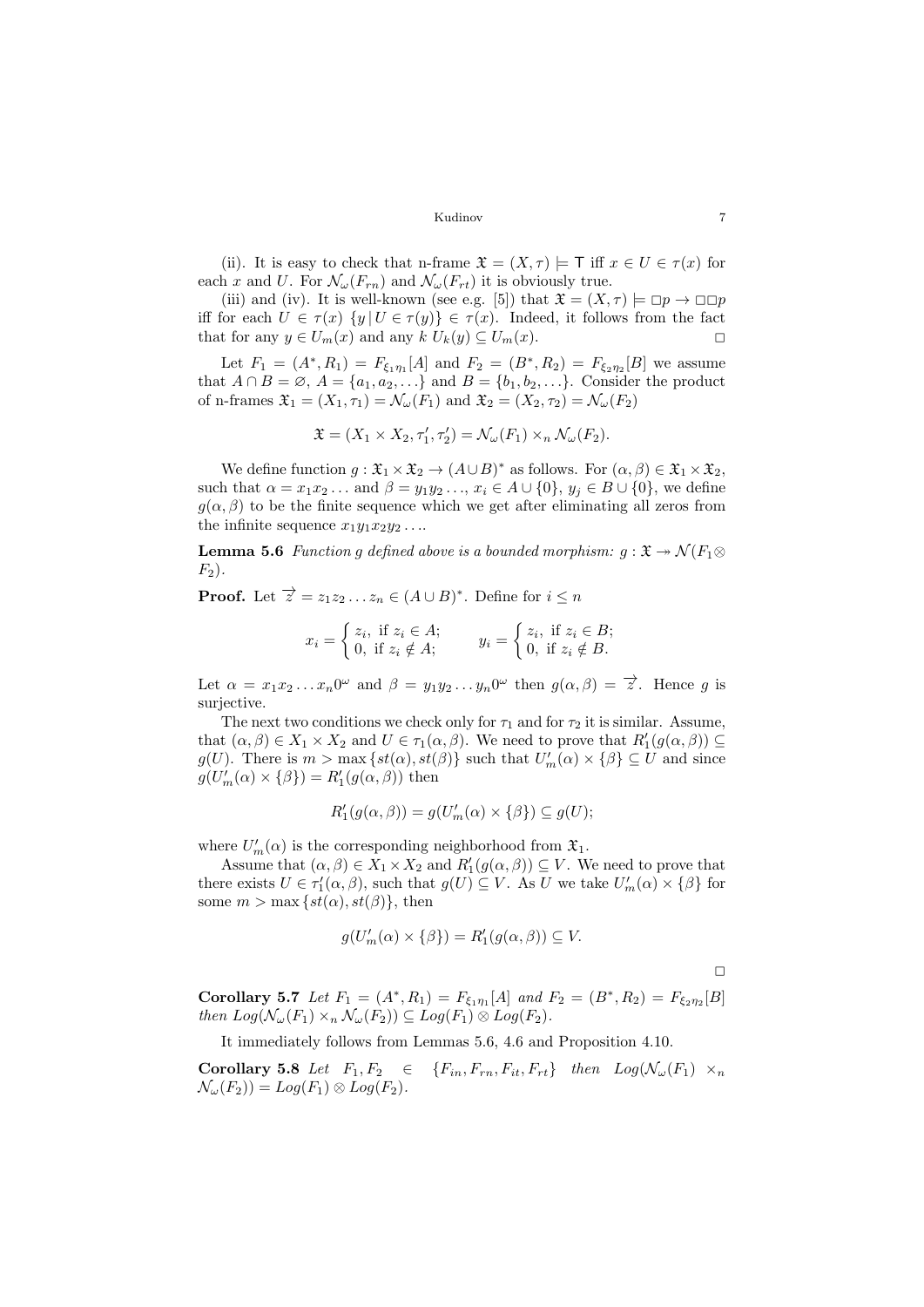Proof. The left-to-right inclusion follows from Corollary [5.7.](#page-6-1)

To prove right-to-left inclusion we notice that due to Proposition [5.5](#page-5-6)  $Log(\mathcal{N}_{\omega}(F_i)) = Log(F_i)$   $(i = 1, 2)$  and due to Proposition [4.10](#page-4-2)

$$
Log(\mathcal{N}_{\omega}(F_1)) \otimes Log(\mathcal{N}_{\omega}(F_2)) \subseteq Log(\mathcal{N}_{\omega}(F_1)) \times_n Log(\mathcal{N}_{\omega}(F_2)).
$$

 $\Box$ 

 $\Box$ 

## 6 Completeness results

Theorem 6.1 Let  $L_1, L_2 \in \{S4, D4, D, T\}$  then

$$
\mathsf{L}_1 \times_n \mathsf{L}_2 = \mathsf{L}_1 \otimes \mathsf{L}_2.
$$

**Proof.** Logics  $L_1 = Log(F_1)$  and  $L_2 = Log(F_2)$  for some  $F_1, F_2 \in$  ${F_{in, F_{rn}, F_{it}, F_{rt}}$ . By Corollary [5.8](#page-6-2)

$$
L_1 \times_n L_2 = Log(\mathcal{N}_{\omega}(F_1) \times_n \mathcal{N}_{\omega}(F_2)) = Log(F_1) \otimes Log(F_2) = L_1 \otimes L_2.
$$

The following fact was proved in [\[1\]](#page-8-3).

Corollary 6.2 Let  $\mathfrak{X} = (\mathbb{Q}, \tau)$  where  $\mathbb Q$  is the set of rational numbers and  $\tau$  is based on the standard topology on  $\mathbb{Q}$ , i.e.  $\tau(x) =$  $\{U \mid \exists V (x \in V \text{ is open and } V \subseteq U)\}.$  Then

$$
Log(\mathfrak{X} \times_n \mathfrak{X}) = \mathsf{S4} \otimes \mathsf{S4}.
$$

**Proof.** Let  $\mathcal{N}_{\omega}(F_{rt}) = (X, \tau)$ . We can assume that  $X = \{ \vec{x} \cdot 0^{\omega} \mid \vec{x} \in \mathbb{Z} \}.$ Note that X is a countable set and neighborhood function  $\tau$  is based on topology generated by the lexicographical order  $\leq_l$  on X. According to the classical result of Cantor, since the lexicographical order on X is dense,  $(X, \leq_l)$  isomorphic to  $(\mathbb{Q}, \leq)$  (see ) and corresponding topological spaces are homeomorphic. Hence,

$$
Log(\mathfrak{X} \times_n \mathfrak{X}) = Log(\mathcal{N}_{\omega}(F_{rt}) \times \mathcal{N}_{\omega}(F_{rt})) = \mathsf{S4} \otimes \mathsf{S4}.
$$

 $\Box$ 

 $\Box$ 

The following fact was announced  $3$  in [\[13\]](#page-8-6).

Corollary 6.3 Let  $\mathfrak{X} = (\mathbb{Q}, \tau)$  where  $\mathbb{Q}$  is the set of rational numbers and  $\tau$  is based on the standard topology on Q, i.e.  $\tau(x)$  =  $\{U \mid \exists V (x \in V \text{ is open and } V \setminus \{x\} \subseteq U)\}.$  Then

$$
Log(\mathfrak{X} \times_n \mathfrak{X}) = D4 \otimes D4.
$$

**Proof.** Let  $\mathfrak{X} = (\mathbb{Q}, \tau)$ , where  $\tau$  is based on derivation operator in  $\mathbb{Q}$ . Since  $(X, \leq_l)$  isomorphic to  $(\mathbb{Q}, \leq)$  then

$$
Log(\mathfrak{X} \times_n \mathfrak{X}) = Log(\mathcal{N}_{\omega}(F_{it}) \times \mathcal{N}_{\omega}(F_{it})) = \mathsf{D4} \otimes \mathsf{D4}.
$$

<span id="page-7-0"></span><sup>3</sup> The talk at the conference was very detailed, but to my knowledge, the full proof has not been published yet.